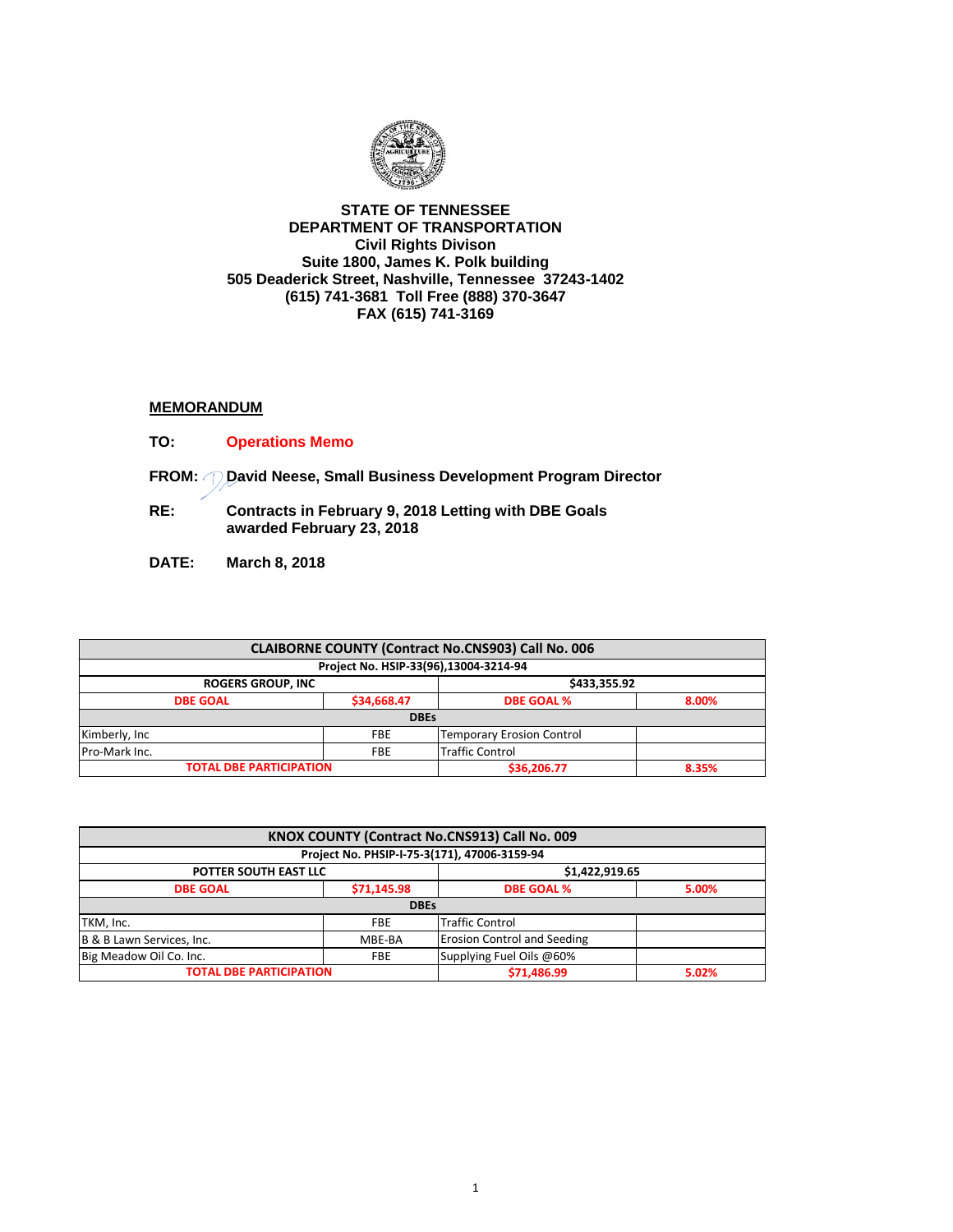| MARION COUNTY (Contract No.CNS914) Call No. 010 |                                           |                            |       |  |
|-------------------------------------------------|-------------------------------------------|----------------------------|-------|--|
|                                                 | Project No. NH-I-24-2(165), 58100-8180-44 |                            |       |  |
| <b>ROGERS GROUP, INC</b><br>\$6,190,596.27      |                                           |                            |       |  |
| <b>DBE GOAL</b>                                 | \$309,529.81                              | <b>DBE GOAL %</b><br>5.00% |       |  |
|                                                 | <b>DBEs</b>                               |                            |       |  |
| Road Runner Highway Signs, LLC                  | MBA-HA                                    | <b>Traffic Control</b>     |       |  |
| Officer & Associates, Inc.                      | <b>FBE</b>                                | Hauling Aggregate Material |       |  |
| <b>TOTAL DBE PARTICIPATION</b>                  |                                           | \$309,995.00               | 5.01% |  |

| TIPTON COUNTY (Contract No.CNS901) Call No. 013     |             |                                                                |       |  |
|-----------------------------------------------------|-------------|----------------------------------------------------------------|-------|--|
|                                                     |             | Project No. STP/HSIP-178(11),84012-3211-94,84012-8211-14       |       |  |
| \$1,121,023.47<br><b>LEHMAN-ROBERTS COMPANY</b>     |             |                                                                |       |  |
| \$67,261.41<br><b>DBE GOAL %</b><br><b>DBE GOAL</b> |             | 6.00%                                                          |       |  |
|                                                     | <b>DBEs</b> |                                                                |       |  |
| GCM, Inc.                                           | <b>FBE</b>  | Curb & gutter, sidewalks, ditch or<br>approach/driveway paving |       |  |
| <b>TOTAL DBE PARTICIPATION</b>                      |             | \$110,999.00                                                   | 9.90% |  |

| <b>WASHINGTON COUNTY (Contract No.CNS916) Call No. 014</b>           |             |                                       |       |  |
|----------------------------------------------------------------------|-------------|---------------------------------------|-------|--|
|                                                                      |             | Project No. HSIP-36(61),90006-3219-94 |       |  |
| STANSELL ELECTRIC COMPANY, INC.<br>\$537,935.00                      |             |                                       |       |  |
| <b>DBE GOAL</b>                                                      | \$37,655.45 | <b>DBE GOAL %</b><br>7.00%            |       |  |
| <b>DBEs</b>                                                          |             |                                       |       |  |
| Weatherspoon & Williams<br>Supplying Steel Structures @60%<br>MBE-BA |             |                                       |       |  |
| <b>TOTAL DBE PARTICIPATION</b>                                       |             | \$38,964.00                           | 7.24% |  |

| WHITE COUNTY (Contract No.CNS904) Call No. 015 |             |                                       |       |  |
|------------------------------------------------|-------------|---------------------------------------|-------|--|
|                                                |             | Project No. HSIP-26(59),93002-3215-94 |       |  |
| \$547,752.43<br><b>ROGERS GROUP, INC</b>       |             |                                       |       |  |
| <b>DBE GOAL</b>                                | \$21,910.10 | <b>DBE GOAL %</b><br>4.00%            |       |  |
| <b>DBEs</b>                                    |             |                                       |       |  |
| Kimberly, Inc.                                 | <b>FBE</b>  | <b>Temporary Erosion Control</b>      |       |  |
| <b>Total Outdoor Services</b>                  | FBE         | <b>Hauling</b>                        |       |  |
| <b>TOTAL DBE PARTICIPATION</b>                 |             | \$22,000.00                           | 4.02% |  |

| ANDERSON AND KNOX COUNTIES (Contract No.CNS068) Call No. 019 |             |                                          |       |  |
|--------------------------------------------------------------|-------------|------------------------------------------|-------|--|
|                                                              |             | Project No.01008-4233-04, NH/HSIP-62(46) |       |  |
| \$1,933,539.75<br><b>ROGERS GROUP, INC.</b>                  |             |                                          |       |  |
| <b>DBE GOAL</b>                                              | \$77,341.59 | <b>DBE GOAL %</b><br>4.00%               |       |  |
|                                                              | <b>DBEs</b> |                                          |       |  |
| Roadway Solutions, LLC                                       | <b>FBE</b>  | Guardrail                                |       |  |
| Officer & Associates, Inc.                                   | <b>FBE</b>  | Hauling Aggregate Material               |       |  |
| <b>Traffic Control</b><br>Pro-Mark Inc.<br><b>FBE</b>        |             |                                          |       |  |
| <b>TOTAL DBE PARTICIPATION</b>                               |             | \$77,341.59                              | 4.00% |  |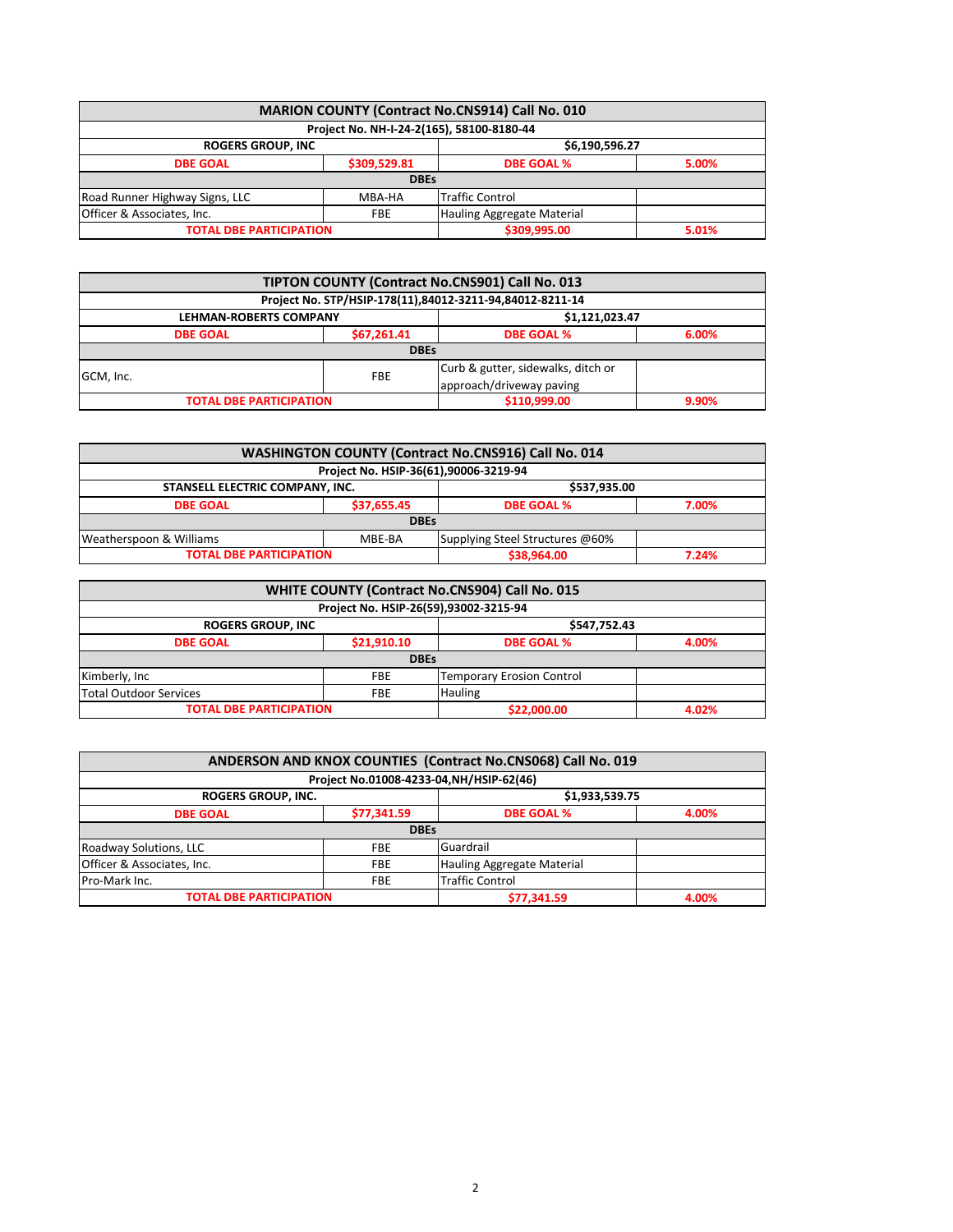| BEDFORD COUNTY (Contract No.CNS046) Call No. 020         |                                      |                          |       |  |
|----------------------------------------------------------|--------------------------------------|--------------------------|-------|--|
|                                                          | Project No. STP-16(57),02004-8217-14 |                          |       |  |
| \$1,053,123.38<br><b>WRIGHT PAVING CONTRACTORS, INC.</b> |                                      |                          |       |  |
| <b>DBE GOAL</b>                                          | \$26,328.08<br><b>DBE GOAL %</b>     |                          | 2.50% |  |
|                                                          | <b>DBEs</b>                          |                          |       |  |
| Rutherford Contracting, Inc.                             | MBE-BA                               | Supplying Liquid AC @60% |       |  |
| Rutherford Contracting, Inc.                             | MBE-BA                               | <b>Hauling</b>           |       |  |
| <b>TOTAL DBE PARTICIPATION</b>                           |                                      | \$27,616.50              | 2.62% |  |

| BENTON COUNTY (Contract No.CNS026) Call No. 024  |             |                                                        |       |  |
|--------------------------------------------------|-------------|--------------------------------------------------------|-------|--|
|                                                  |             | Project No. NH/HSIP-69(95),03004-3230-94,03004-8230-14 |       |  |
| \$2,187,613.14<br>DELTA CONTRACTING COMPANY, LLC |             |                                                        |       |  |
| <b>DBE GOAL</b>                                  | \$87,504.53 | <b>DBE GOAL %</b><br>4.00%                             |       |  |
|                                                  | <b>DBEs</b> |                                                        |       |  |
| Damron Trucking, Inc.                            | MBE-BA      | Hauling Liquid Asphalt                                 |       |  |
| Tri-State Guardrail & Sign Company               | <b>FBE</b>  | Guardrail                                              |       |  |
| <b>TOTAL DBE PARTICIPATION</b>                   |             | \$88,600.00                                            | 4.05% |  |

| BLEDSOE COUNTY (Contract No.CNS016) Call No. 026   |            |                                                         |       |  |
|----------------------------------------------------|------------|---------------------------------------------------------|-------|--|
|                                                    |            | Project No. STP/HSIP-30(79),04002-3218-94,04002-8218-14 |       |  |
| \$324,862.08<br><b>HUDSON CONSTRUCTION COMPANY</b> |            |                                                         |       |  |
| <b>DBE GOAL</b>                                    | \$9,745.86 | <b>DBE GOAL %</b><br>3.00%                              |       |  |
| <b>DBEs</b>                                        |            |                                                         |       |  |
| Dykes Trucking, Inc.                               | FBE        | Hauling Aggregate Mix                                   |       |  |
| <b>TOTAL DBE PARTICIPATION</b>                     |            | \$17,369.00                                             | 5.35% |  |

| BLEDSOE, BRADLEY, etc. (Contract No.CNS023) Call No. 027 |             |                                        |       |  |
|----------------------------------------------------------|-------------|----------------------------------------|-------|--|
|                                                          |             | Project No.STP-REG2(196),98029-8279-14 |       |  |
| \$402,784.63<br>PAVEMENT RESTORATIONS, INC.              |             |                                        |       |  |
| <b>DBE GOAL</b>                                          | \$23,500.00 | <b>DBE GOAL %</b><br>3.00%             |       |  |
|                                                          | <b>DBEs</b> |                                        |       |  |
| <b>Supplying Construction Materials</b>                  |             |                                        |       |  |
| Construction Warehouse, Inc.                             | FBE         | @60%                                   |       |  |
| <b>TOTAL DBE PARTICIPATION</b>                           |             | \$23,500.00                            | 5.83% |  |

| BLEDSOE AND VAN BUREN COUNTIES (Contract No.CNS017) Call No. 030    |             |                                            |       |  |
|---------------------------------------------------------------------|-------------|--------------------------------------------|-------|--|
|                                                                     |             | Project No. STP/HSIP-284(12),88028-3204-94 |       |  |
| \$908,451.68<br>TINSLEY ASPHALT, LLC                                |             |                                            |       |  |
| <b>DBE GOAL</b>                                                     | \$27,253.55 | <b>DBE GOAL %</b><br>3.00%                 |       |  |
| <b>DBEs</b>                                                         |             |                                            |       |  |
| <b>Hauling Liquid Asphalt</b><br>MBE-BA<br><b>Pecs Construction</b> |             |                                            |       |  |
| <b>TOTAL DBE PARTICIPATION</b>                                      |             | \$28,601.00                                | 3.15% |  |

| BRADLEY COUNTY (Contract No.CNS052) Call No. 031        |                                       |                            |        |  |
|---------------------------------------------------------|---------------------------------------|----------------------------|--------|--|
|                                                         | Project No. HSIP-308(7),06017-3210-94 |                            |        |  |
| \$49.013.95<br><b>VOLUNTEER HIGHWAY SUPPLY CO. INC.</b> |                                       |                            |        |  |
| <b>DBE GOAL</b>                                         | \$1,960.56                            | <b>DBE GOAL %</b><br>4.00% |        |  |
|                                                         | <b>DBEs</b>                           |                            |        |  |
| Guardrail<br>Roadway Solutions, LLC<br>FBE              |                                       |                            |        |  |
| <b>TOTAL DBE PARTICIPATION</b>                          |                                       | \$24,929.25                | 50.86% |  |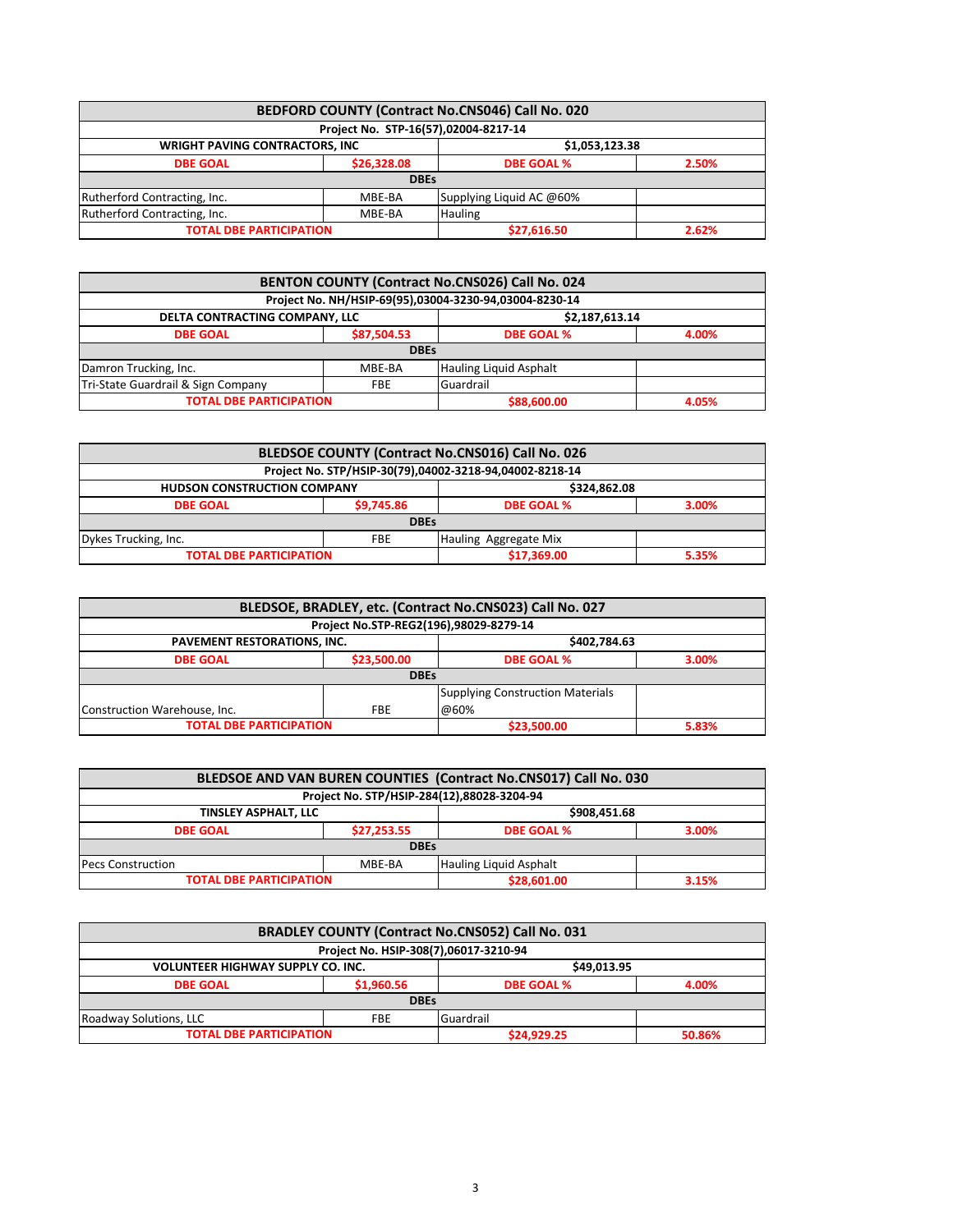| <b>CARTER AND WASHINGTON COUNTIES (Contract No.CNS078) Call No. 033</b> |             |                                                          |       |  |
|-------------------------------------------------------------------------|-------------|----------------------------------------------------------|-------|--|
|                                                                         |             | Project No. 10006-4252-04, NH/HSIP-67(33), 90027-3214-94 |       |  |
| SUMMERS-TAYLOR, INC.<br>\$2.092.206.80                                  |             |                                                          |       |  |
| \$94,149.31<br><b>DBE GOAL %</b><br><b>DBE GOAL</b>                     |             | 4.50%                                                    |       |  |
|                                                                         | <b>DBEs</b> |                                                          |       |  |
| Dykes Trucking, Inc.                                                    | FBE         | Hauling Aggregate Mix                                    |       |  |
| International Traffic Systems, Inc.                                     | <b>FBE</b>  | Temporary Traffic Signal System                          |       |  |
| <b>TOTAL DBE PARTICIPATION</b>                                          |             | \$94,950.00                                              | 4.54% |  |

| CHESTER COUNTY (Contract No.CNS027) Call No. 035          |             |                                                          |       |  |
|-----------------------------------------------------------|-------------|----------------------------------------------------------|-------|--|
|                                                           |             | Project No. STP/HSIP-200(39),12010-3227-94,12010-8227-14 |       |  |
| \$918,247.82<br>DELTA CONTRACTING COMPANY, LLC            |             |                                                          |       |  |
| <b>DBE GOAL</b>                                           | \$27,547.43 | <b>DBE GOAL %</b><br>3.00%                               |       |  |
| <b>DBEs</b>                                               |             |                                                          |       |  |
| Hauling Liquid Asphalt<br>Damron Trucking, Inc.<br>MBE-BA |             |                                                          |       |  |
| <b>TOTAL DBE PARTICIPATION</b>                            |             | \$28,000.00                                              | 3.05% |  |

| <b>CLAIBORNE COUNTY (Contract No.CNS072) Call No. 038</b> |             |                                                        |       |  |
|-----------------------------------------------------------|-------------|--------------------------------------------------------|-------|--|
|                                                           |             | Project No. NH/HSIP-32(89),13002-3271-94,13002-8271-14 |       |  |
| \$717,947.70<br><b>ROGERS GROUP, INC.</b>                 |             |                                                        |       |  |
| <b>DBE GOAL</b>                                           | \$28,717.91 | <b>DBE GOAL %</b><br>4.00%                             |       |  |
|                                                           | <b>DBEs</b> |                                                        |       |  |
| Roadway Solutions, LLC                                    | FBE         | Guardrail                                              |       |  |
| Pro-Mark, Inc.                                            | <b>FBE</b>  | Traffic Control                                        |       |  |
| Officer & Associates, Inc.                                | <b>FBE</b>  | Hauling Aggregate Material                             |       |  |
| <b>TOTAL DBE PARTICIPATION</b>                            |             | \$28,717.91                                            | 4.00% |  |

| <b>CLAIBORNE COUNTY (Contract No.CNS073) Call No. 039</b>              |             |                                                        |       |  |
|------------------------------------------------------------------------|-------------|--------------------------------------------------------|-------|--|
|                                                                        |             | Project No. NH/HSIP-63(63),13005-3233-94,13005-8233-14 |       |  |
| \$492,644.15<br><b>ROGERS GROUP, INC.</b>                              |             |                                                        |       |  |
| \$17,242.55<br><b>DBE GOAL %</b><br><b>DBE GOAL</b>                    |             |                                                        | 3.50% |  |
|                                                                        | <b>DBEs</b> |                                                        |       |  |
| Pro-Mark, Inc.                                                         | FBE         | Traffic Control                                        |       |  |
| Hauling Aggregate Material<br>Officer & Associates, Inc.<br><b>FBE</b> |             |                                                        |       |  |
| <b>TOTAL DBE PARTICIPATION</b>                                         |             | \$17,242.55                                            | 3.50% |  |

| <b>CUMBERLAND COUNTY (Contract No.CNS018) Call No. 040</b>         |                                     |                            |       |  |
|--------------------------------------------------------------------|-------------------------------------|----------------------------|-------|--|
|                                                                    | Project No. NH-28(66),18008-8228-14 |                            |       |  |
| \$770,256.15<br><b>HUDSON CONSTRUCTION COMPANY</b>                 |                                     |                            |       |  |
| <b>DBE GOAL</b>                                                    | \$34,661.53                         | <b>DBE GOAL %</b><br>4.50% |       |  |
| <b>DBEs</b>                                                        |                                     |                            |       |  |
| <b>Hauling Asphalt Materials</b><br>Gibco Construction, LLC<br>FBE |                                     |                            |       |  |
| <b>TOTAL DBE PARTICIPATION</b>                                     |                                     | \$52,200.00                | 6.78% |  |

| <b>CUMBERLAND AND RHEA COUNTIES (Contract No.CNS019) Call No. 041</b> |             |                            |       |  |
|-----------------------------------------------------------------------|-------------|----------------------------|-------|--|
| Project No. STP-68(51),18009-8230-14                                  |             |                            |       |  |
| \$591,842.20<br><b>HUDSON CONSTRUCTION COMPANY</b>                    |             |                            |       |  |
| <b>DBE GOAL</b>                                                       | \$26,632.90 | <b>DBE GOAL %</b><br>4.50% |       |  |
| <b>DBEs</b>                                                           |             |                            |       |  |
| Dykes Trucking, Inc.<br>Hauling Aggregate Mix<br><b>FBE</b>           |             |                            |       |  |
| <b>TOTAL DBE PARTICIPATION</b>                                        |             | \$36,777.00                | 6.21% |  |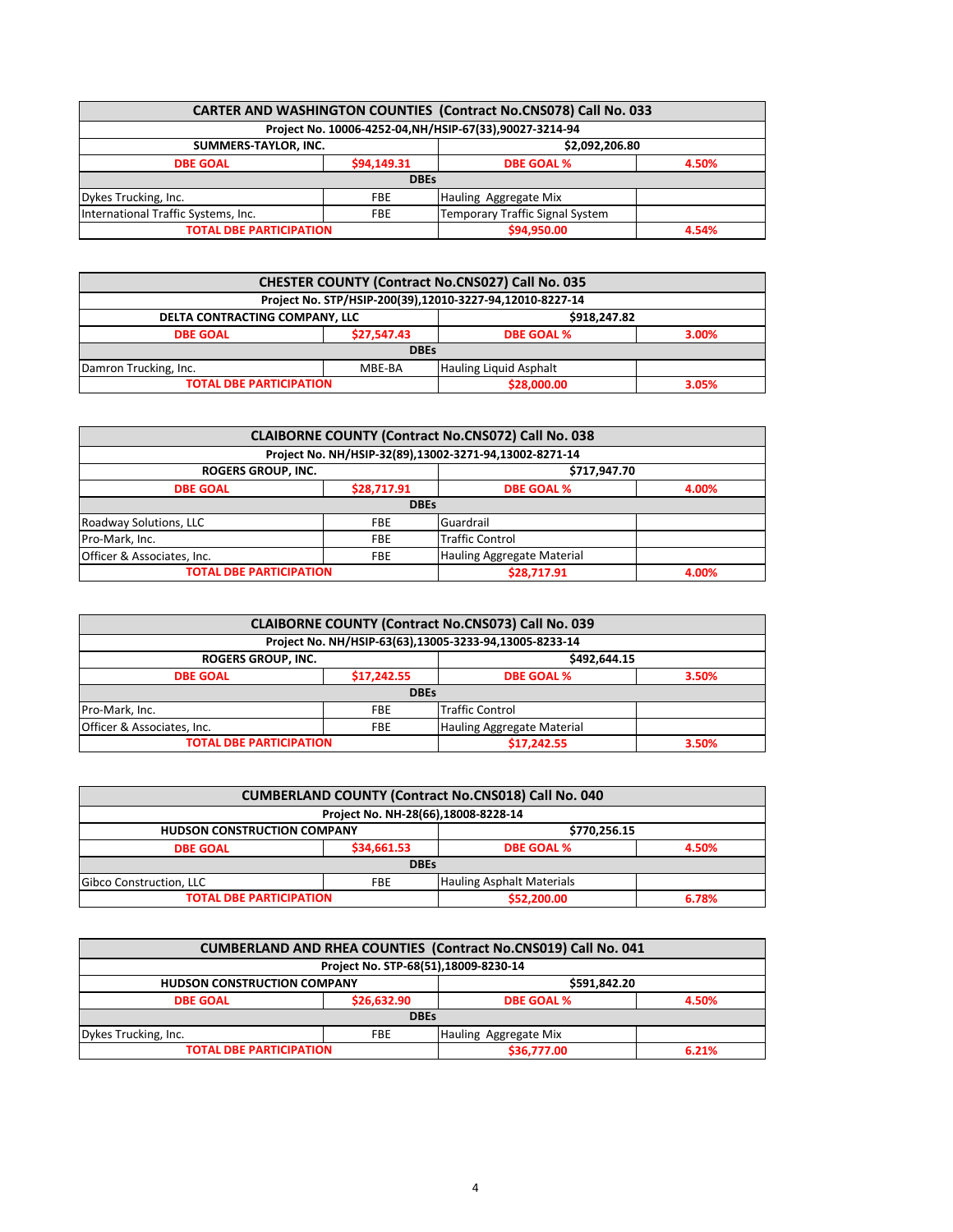| DAVIDSON COUNTY (Contract No.CNS036) Call No. 042                 |             |                                                         |       |  |
|-------------------------------------------------------------------|-------------|---------------------------------------------------------|-------|--|
|                                                                   |             | Project No. NH/HSIP-254(10),19057-3224-94,19057-8224-14 |       |  |
| JONES BROS. CONTRACTORS, LLC<br>\$967,447.88                      |             |                                                         |       |  |
| <b>DBE GOAL</b>                                                   | \$48,372.39 | <b>DBE GOAL %</b><br>5.00%                              |       |  |
|                                                                   | <b>DBEs</b> |                                                         |       |  |
| Tennatee Services, Inc.                                           | MBE-NA      | <b>Hauling Asphalt</b>                                  |       |  |
| Supplying Liquid Asphalt@60%<br>Tennatee Services, Inc.<br>MBE-NA |             |                                                         |       |  |
| <b>TOTAL DBE PARTICIPATION</b>                                    |             | \$91,911.92                                             | 9.50% |  |

| DAVIDSON AND SUMNER COUNTIES (Contract No.CNS041) Call No. 043       |              |                                                           |       |  |
|----------------------------------------------------------------------|--------------|-----------------------------------------------------------|-------|--|
|                                                                      |              | Project No. 19180-4217-04, NH/HSIP-386(21), 83076-3253-94 |       |  |
| \$2,543,296.90<br><b>ROGERS GROUP, INC.</b>                          |              |                                                           |       |  |
| <b>DBE GOAL</b>                                                      | \$127,164.85 | <b>DBE GOAL %</b><br>5.00%                                |       |  |
| <b>DBEs</b>                                                          |              |                                                           |       |  |
| Supplying Liquid Asphalt@60%<br>Lestar Mineral Development<br>MBE-BA |              |                                                           |       |  |
| <b>TOTAL DBE PARTICIPATION</b>                                       |              | \$131,095.50                                              | 5.15% |  |

| DEKALB COUNTY (Contract No.CNS024) Call No. 045    |                                           |                                                         |       |  |  |
|----------------------------------------------------|-------------------------------------------|---------------------------------------------------------|-------|--|--|
|                                                    |                                           | Project No. STP/HSIP-83(11),21021-3204-94,21021-8204-14 |       |  |  |
| \$408,307.80<br><b>HUDSON CONSTRUCTION COMPANY</b> |                                           |                                                         |       |  |  |
| <b>DBE GOAL</b>                                    | \$14,290.77<br><b>DBE GOAL %</b><br>3.50% |                                                         |       |  |  |
|                                                    | <b>DBEs</b>                               |                                                         |       |  |  |
| <b>Traffic Control</b><br>Pro-Mark, Inc.<br>FBE    |                                           |                                                         |       |  |  |
| <b>TOTAL DBE PARTICIPATION</b>                     |                                           | \$16,420.00                                             | 4.02% |  |  |

| GILES COUNTY (Contract No.CNS039) Call No. 047                       |             |                                                         |       |  |
|----------------------------------------------------------------------|-------------|---------------------------------------------------------|-------|--|
|                                                                      |             | Project No. STP/HSIP-11(95),28005-3216-94,28005-8216-14 |       |  |
| \$1,766,482.84<br><b>ROGERS GROUP, INC</b>                           |             |                                                         |       |  |
| <b>DBE GOAL</b>                                                      | \$61,826.90 | <b>DBE GOAL %</b><br>3.50%                              |       |  |
| <b>DBEs</b>                                                          |             |                                                         |       |  |
| Lestar Mineral Development<br>Supplying Liquid Asphalt@60%<br>MBE-BA |             |                                                         |       |  |
| <b>TOTAL DBE PARTICIPATION</b>                                       |             | \$61,900.00                                             | 3.50% |  |

| <b>GREENE COUNTY (Contract No.CNS066) Call No. 048</b>      |             |                                                       |       |  |
|-------------------------------------------------------------|-------------|-------------------------------------------------------|-------|--|
|                                                             |             | Project No. 30006-4228-04, HSIP-70(23), 30006-3228-94 |       |  |
| \$2,656,271.10<br>SUMMERS-TAYLOR, INC                       |             |                                                       |       |  |
| <b>DBE GOAL</b>                                             | \$92,969.49 | <b>DBE GOAL %</b><br>3.50%                            |       |  |
|                                                             | <b>DBEs</b> |                                                       |       |  |
| Roadway Solutions, LLC                                      | <b>FBE</b>  | Guardrail                                             |       |  |
| Dykes Trucking, Inc.<br>Hauling Aggregate Mix<br><b>FBE</b> |             |                                                       |       |  |
| <b>TOTAL DBE PARTICIPATION</b>                              |             | \$93,143.00                                           | 3.51% |  |

| <b>GREENE COUNTY (Contract No.CNS077) Call No. 049</b>      |             |                                                      |  |  |  |
|-------------------------------------------------------------|-------------|------------------------------------------------------|--|--|--|
|                                                             |             | Project No. 30003-4242-04, NH-34(113), 30003-8242-14 |  |  |  |
| \$2,241,071.45<br>SUMMERS-TAYLOR, INC.                      |             |                                                      |  |  |  |
| <b>DBE GOAL</b>                                             | \$89,642.86 | <b>DBE GOAL %</b><br>4.00%                           |  |  |  |
| <b>DBEs</b>                                                 |             |                                                      |  |  |  |
| Hauling Aggregate Mix<br>Dykes Trucking, Inc.<br><b>FBE</b> |             |                                                      |  |  |  |
| <b>TOTAL DBE PARTICIPATION</b><br>\$92,000.00<br>4.11%      |             |                                                      |  |  |  |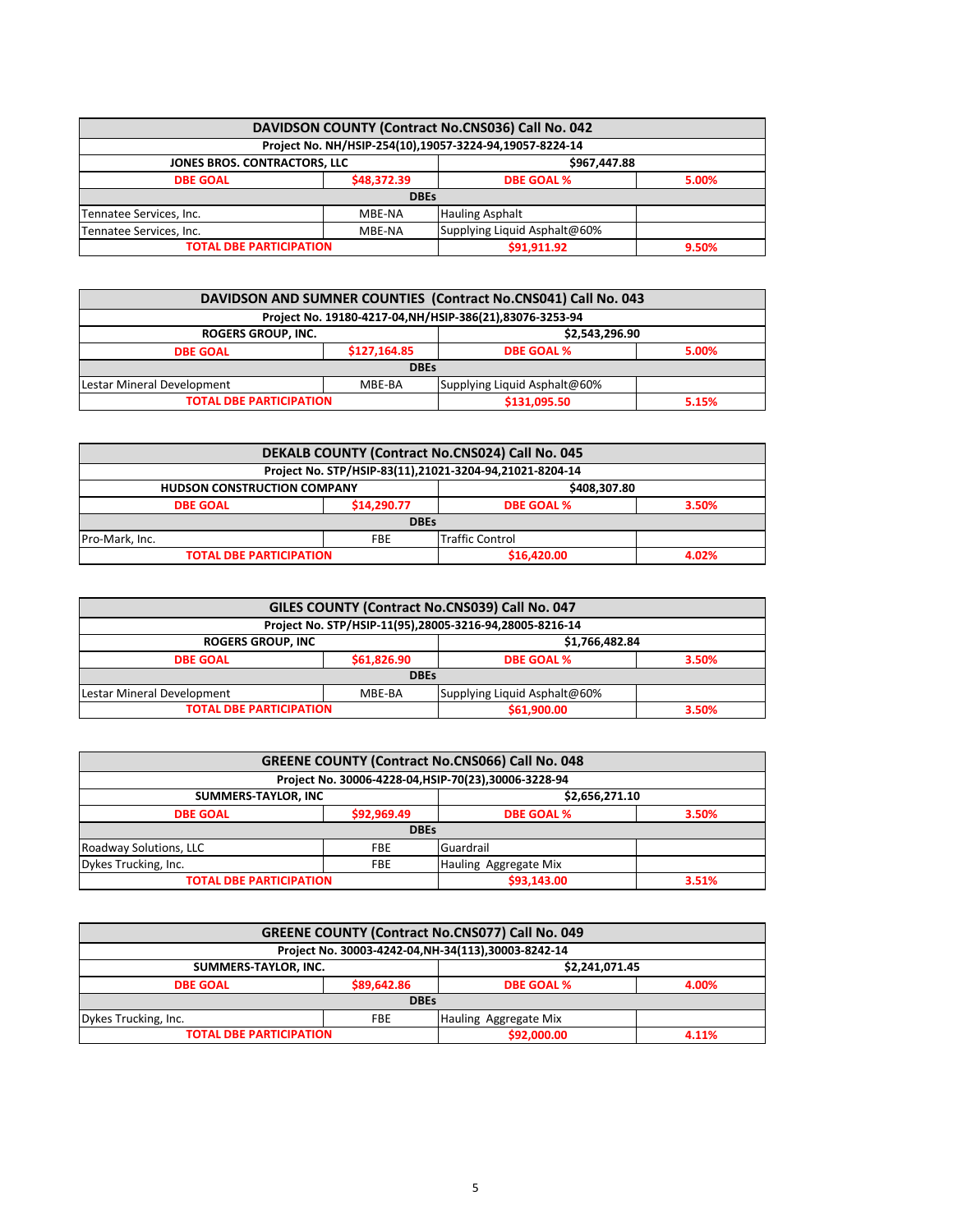| GRUNDY COUNTY (Contract No.CNS079) Call No. 050              |                                                    |                        |       |  |  |
|--------------------------------------------------------------|----------------------------------------------------|------------------------|-------|--|--|
|                                                              | Project No. STP-56(84),31005-8275-14               |                        |       |  |  |
|                                                              | \$280.037.98<br><b>HUDSON CONSTRUCTION COMPANY</b> |                        |       |  |  |
| \$15,402.09<br><b>DBE GOAL %</b><br>5.50%<br><b>DBE GOAL</b> |                                                    |                        |       |  |  |
|                                                              | <b>DBEs</b>                                        |                        |       |  |  |
| TKM, Inc.                                                    | FBE                                                | <b>Traffic Control</b> |       |  |  |
| Dykes Trucking, Inc.                                         | <b>FBE</b>                                         | Hauling Aggregate Mix  |       |  |  |
| <b>TOTAL DBE PARTICIPATION</b>                               |                                                    | \$15,402.09            | 5.50% |  |  |

| HAMILTON COUNTY (Contract No.CNS020) Call No. 051                   |             |                                                          |  |  |  |
|---------------------------------------------------------------------|-------------|----------------------------------------------------------|--|--|--|
|                                                                     |             | Project No. NH/HSIP-111(101),33156-3219-94,33156-8219-14 |  |  |  |
| \$1,948,459.20<br><b>WRIGHT BROTHERS CONSTRUCTION COMPANY, IN</b>   |             |                                                          |  |  |  |
| \$107,165.26<br><b>DBE GOAL %</b><br><b>DBE GOAL</b><br>5.50%       |             |                                                          |  |  |  |
|                                                                     | <b>DBEs</b> |                                                          |  |  |  |
| Gibco Construction, LLC                                             | FBE         | <b>Hauling Asphalt Materials</b>                         |  |  |  |
| International Traffic Systems, INC<br>Traffic control<br><b>FBE</b> |             |                                                          |  |  |  |
| <b>TOTAL DBE PARTICIPATION</b><br>\$107,240.00<br>5.50%             |             |                                                          |  |  |  |

| HAMILTON COUNTY (Contract No.CNS025) Call No. 052                        |             |                                         |        |  |  |
|--------------------------------------------------------------------------|-------------|-----------------------------------------|--------|--|--|
|                                                                          |             | Project No. R-HSIP-58(47),33040-3209-94 |        |  |  |
| \$282,765.55<br><b>GREENSTAR, LLC</b>                                    |             |                                         |        |  |  |
| \$28,276.56<br><b>DBE GOAL %</b><br>10.00%<br><b>DBE GOAL</b>            |             |                                         |        |  |  |
|                                                                          | <b>DBEs</b> |                                         |        |  |  |
| Professional Concrete Finishing Company, Inc.                            | MBE-BA      | Concrete Median Pavement                |        |  |  |
| Professional Concrete Finishing Company, Inc.<br>Concrete Curb<br>MBE-BA |             |                                         |        |  |  |
| <b>TOTAL DBE PARTICIPATION</b>                                           |             | \$36,085.00                             | 12.76% |  |  |

| HARDEMAN COUNTY (Contract No.CNS063) Call No. 053            |             |                                                       |  |  |
|--------------------------------------------------------------|-------------|-------------------------------------------------------|--|--|
|                                                              |             | Project No. 35005-4250-04, HSIP-57(70), 35005-3250-94 |  |  |
| STANDARD CONSTRUCTION COMPANY, INC.<br>\$1,279,536.70        |             |                                                       |  |  |
| \$38,386.10<br><b>DBE GOAL %</b><br><b>DBE GOAL</b><br>3.00% |             |                                                       |  |  |
|                                                              | <b>DBEs</b> |                                                       |  |  |
| Tri-State Guardrail & Sign Company                           | <b>FBE</b>  | Guardrail                                             |  |  |
| Kelly Road Builders Inc., D. B. A. Kelly                     | MBE-BA      |                                                       |  |  |
| Construction Co.                                             |             | Cold planning bituminous pavement                     |  |  |
| <b>TOTAL DBE PARTICIPATION</b><br>\$68,461.00<br>5.35%       |             |                                                       |  |  |

| HARDEMAN COUNTY (Contract No.CNS076) Call No. 054         |                                             |                   |       |  |  |
|-----------------------------------------------------------|---------------------------------------------|-------------------|-------|--|--|
|                                                           | Project No. STP-SIP/H-100(62),35007-3221-94 |                   |       |  |  |
| STANDARD CONSTRUCTION COMPANY, INC.<br>\$1,271,343.43     |                                             |                   |       |  |  |
| <b>DBE GOAL</b>                                           | \$114,420.91                                | <b>DBE GOAL %</b> | 9.00% |  |  |
|                                                           | <b>DBEs</b>                                 |                   |       |  |  |
| Tri-State Guardrail & Sign Company                        | <b>FBE</b>                                  | Guardrail         |       |  |  |
| Interstate Landscaping of MS                              | <b>FBE</b>                                  | Landscaping       |       |  |  |
| Damron Trucking                                           | MBE-BA                                      | <b>Hauling</b>    |       |  |  |
| Supplying Liquid Asphalt@60%<br>Damron Trucking<br>MBE-BA |                                             |                   |       |  |  |
| \$116,209.75<br><b>TOTAL DBE PARTICIPATION</b><br>9.14%   |                                             |                   |       |  |  |

| HENDERSON COUNTY (Contract No.CNS069) Call No. 055            |             |                                                        |  |  |
|---------------------------------------------------------------|-------------|--------------------------------------------------------|--|--|
|                                                               |             | Project No. 39010-4225-04, HSIP-104(38), 39010-3225-94 |  |  |
| \$1,335,133.51<br>DELTA CONTRACTING COMPANY, LLC              |             |                                                        |  |  |
| \$46,729.67<br><b>DBE GOAL %</b><br>3.50%<br><b>DBE GOAL</b>  |             |                                                        |  |  |
|                                                               | <b>DBEs</b> |                                                        |  |  |
| Damron Trucking, Inc.                                         | MBE-BA      | <b>Hauling</b>                                         |  |  |
| Tri-State Guardrail & Sign Company<br>Guardrail<br><b>FBE</b> |             |                                                        |  |  |
| <b>TOTAL DBE PARTICIPATION</b><br>\$46,750.00<br>3.50%        |             |                                                        |  |  |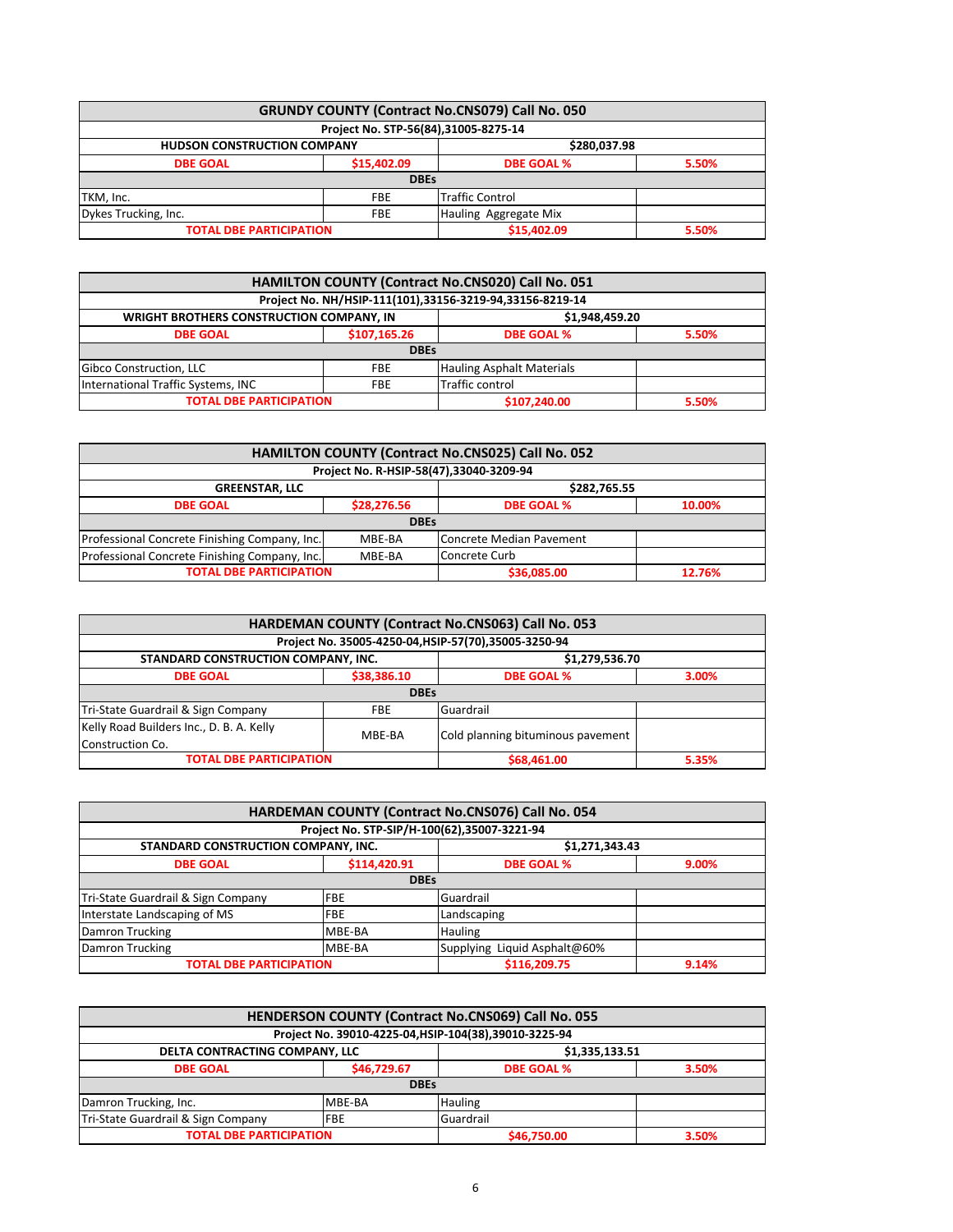| <b>HICKMAN COUNTY (Contract No.CNS042) Call No. 056</b>         |  |                                                         |  |  |
|-----------------------------------------------------------------|--|---------------------------------------------------------|--|--|
|                                                                 |  | Project No. STP/HSIP-50(61),41008-3228-94,41008-8228-14 |  |  |
| <b>EUBANK ASPHALT PAVING &amp; SEALING</b><br>\$626,152.00      |  |                                                         |  |  |
| \$40,699.88<br><b>DBE GOAL %</b><br>6.50%<br><b>DBE GOAL</b>    |  |                                                         |  |  |
| <b>DBEs</b>                                                     |  |                                                         |  |  |
| Supplying Liquid Asphalt@60%<br>Damron Trucking, Inc.<br>MBE-BA |  |                                                         |  |  |
| <b>TOTAL DBE PARTICIPATION</b><br>\$41,000.00<br>6.55%          |  |                                                         |  |  |

| <b>HOUSTON COUNTY (Contract No.CNS043) Call No. 057</b>         |  |                                                         |  |  |
|-----------------------------------------------------------------|--|---------------------------------------------------------|--|--|
|                                                                 |  | Project No. STP/HSIP-147(4),42004-3222-94,42004-8222-14 |  |  |
| <b>EUBANK ASPHALT PAVING &amp; SEALING</b><br>\$447,815.25      |  |                                                         |  |  |
| \$17,912.61<br><b>DBE GOAL %</b><br>4.00%<br><b>DBE GOAL</b>    |  |                                                         |  |  |
| <b>DBEs</b>                                                     |  |                                                         |  |  |
| Supplying Liquid Asphalt@60%<br>Damron Trucking, Inc.<br>MBE-BA |  |                                                         |  |  |
| <b>TOTAL DBE PARTICIPATION</b><br>\$18,000.00<br>4.02%          |  |                                                         |  |  |

| LOUDON AND MONROE COUNTIES (Contract No.CNS065) Call No. 060 |  |                                                                    |  |  |
|--------------------------------------------------------------|--|--------------------------------------------------------------------|--|--|
|                                                              |  | Project No. 53080-4205-04,62016-4207-04,62025-4214-04,HSIP-322(18) |  |  |
| \$1,027,396.25<br><b>HUDSON CONSTRUCTION COMPANY</b>         |  |                                                                    |  |  |
| \$20,547.92<br><b>DBE GOAL %</b><br>2.00%<br><b>DBE GOAL</b> |  |                                                                    |  |  |
| <b>DBEs</b>                                                  |  |                                                                    |  |  |
| Dykes Trucking, Inc.<br><b>FBE</b><br>Hauling Aggregate Mix  |  |                                                                    |  |  |
| <b>TOTAL DBE PARTICIPATION</b><br>\$93,841.20<br>9.13%       |  |                                                                    |  |  |

| MARSHALL COUNTY (Contract No.CNS037) Call No. 061            |             |                                                         |  |  |
|--------------------------------------------------------------|-------------|---------------------------------------------------------|--|--|
|                                                              |             | Project No. STP/HSIP-11(94),59002-3216-94,59002-8216-14 |  |  |
| \$749.746.71<br>LINCOLN PAVING, LLC                          |             |                                                         |  |  |
| \$33,738.60<br><b>DBE GOAL %</b><br><b>DBE GOAL</b><br>4.50% |             |                                                         |  |  |
|                                                              | <b>DBEs</b> |                                                         |  |  |
| Hauling Liquid Asphalt<br><b>Pecs Construction</b><br>MBE-BA |             |                                                         |  |  |
| \$36,500.00<br><b>TOTAL DBE PARTICIPATION</b><br>4.87%       |             |                                                         |  |  |

| MAURY COUNTY (Contract No.CNS033) Call No. 062                       |                                            |                                                       |       |  |
|----------------------------------------------------------------------|--------------------------------------------|-------------------------------------------------------|-------|--|
|                                                                      |                                            | Project No. NH/HSIP-7(35),60103-3202-94,60103-8202-14 |       |  |
| \$1,639,007.00<br><b>ROGERS GROUP, INC.</b>                          |                                            |                                                       |       |  |
| <b>DBE GOAL</b>                                                      | \$106,535.46<br><b>DBE GOAL %</b><br>6.50% |                                                       |       |  |
| <b>DBEs</b>                                                          |                                            |                                                       |       |  |
| Lestar Mineral Development<br>Supplying Liquid Asphalt@60%<br>MBE-BA |                                            |                                                       |       |  |
| <b>TOTAL DBE PARTICIPATION</b>                                       |                                            | \$107,000.00                                          | 6.53% |  |

|                                |              | MCMINN COUNTY (Contract No.CNS056) Call No. 064 |       |
|--------------------------------|--------------|-------------------------------------------------|-------|
|                                |              | Project No. NH-I-75-1(147),54001-8186-44        |       |
| <b>ROGERS GROUP, INC.</b>      |              | \$4,727,709.07                                  |       |
| <b>DBE GOAL</b>                | \$378,216.73 | <b>DBE GOAL %</b>                               | 8.00% |
|                                | <b>DBEs</b>  |                                                 |       |
| Roadway Solutions, LLC         | FBE          | Guardrail                                       |       |
| Officer & Associates, Inc.     | FBE          | Hauling Aggregate Material                      |       |
| <b>TOTAL DBE PARTICIPATION</b> |              | \$378,216.73                                    | 8.00% |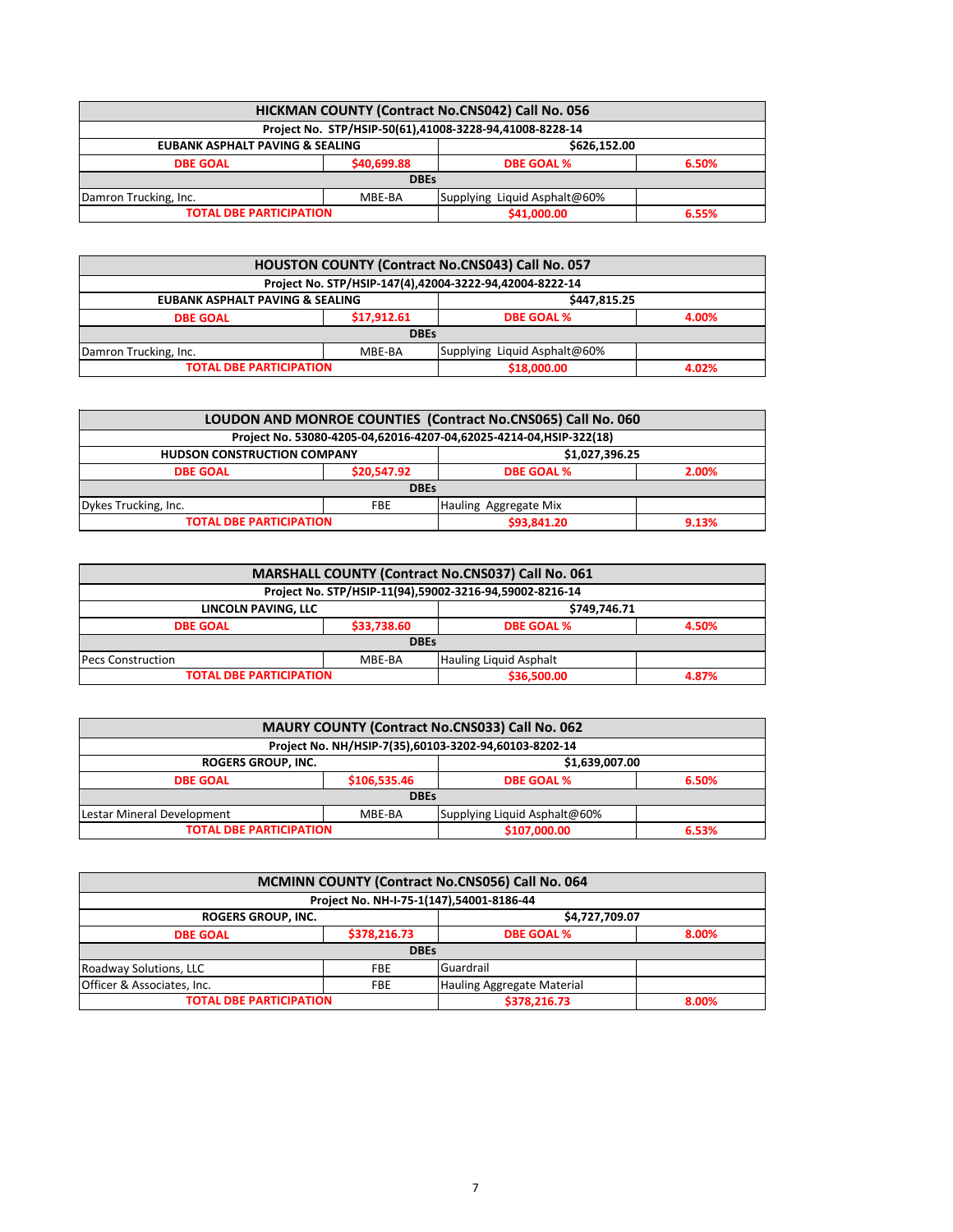|                                                              |        | <b>MONTGOMERY COUNTY (Contract No.CNS040) Call No. 066</b> |       |
|--------------------------------------------------------------|--------|------------------------------------------------------------|-------|
|                                                              |        | Project No. NH/HSIP-76(105),63018-3217-94,63018-8217-14    |       |
| <b>EUBANK ASPHALT PAVING &amp; SEALING</b>                   |        | \$1,438,640.00                                             |       |
| \$64,738.80<br><b>DBE GOAL %</b><br>4.50%<br><b>DBE GOAL</b> |        |                                                            |       |
|                                                              |        | <b>DBEs</b>                                                |       |
| Damron Trucking, Inc.                                        | MBE-BA | Supplying Liquid Asphalt@60%                               |       |
| <b>TOTAL DBE PARTICIPATION</b>                               |        | \$67,000.00                                                | 4.66% |

|                                |              | MORGAN AND ROANE COUNTIES (Contract No.CNS075) Call No. 067 |        |
|--------------------------------|--------------|-------------------------------------------------------------|--------|
|                                |              | Project No. STP/HSIP-29(105),73035-3210-94,73035-8210-14    |        |
| <b>ROGERS GROUP, INC.</b>      |              | \$3,397,050.90                                              |        |
| <b>DBE GOAL</b>                | \$169,852.55 | <b>DBE GOAL %</b>                                           | 5.00%  |
|                                | <b>DBEs</b>  |                                                             |        |
| Pro-Mark, Inc.                 | <b>FBE</b>   | Guardrail                                                   |        |
| <b>TOTAL DBE PARTICIPATION</b> |              | \$705,600.00                                                | 20.77% |
|                                |              |                                                             |        |

|                                  |              | <b>OBION COUNTY (Contract No.CNS082) Call No. 068</b> |       |
|----------------------------------|--------------|-------------------------------------------------------|-------|
|                                  |              | Project No. HSIP-5(109),66008-3236-94,66008-4236-04   |       |
| <b>FORD CONSTRUCTION COMPANY</b> |              | \$3,598,732.28                                        |       |
| <b>DBE GOAL</b>                  | \$179,936.61 | <b>DBE GOAL %</b>                                     | 5.00% |
|                                  | <b>DBEs</b>  |                                                       |       |
| Interstate Transportation, LLC   | <b>FBE</b>   | Hauling Liquid Asphalt                                |       |
| Interstate Transportation, LLC   | <b>FBE</b>   | Furnish Liquid Asphalt @ 60%                          |       |
| <b>TOTAL DBE PARTICIPATION</b>   |              | \$183,351.98                                          | 5.09% |

|                                            |             | PERRY COUNTY (Contract No.CNS044) Call No. 069          |       |
|--------------------------------------------|-------------|---------------------------------------------------------|-------|
|                                            |             | Project No. STP/HSIP-13(74),68001-3255-94,68001-8255-14 |       |
| <b>EUBANK ASPHALT PAVING &amp; SEALING</b> |             | \$747.350.20                                            |       |
| <b>DBE GOAL</b>                            | \$29.894.01 | <b>DBE GOAL %</b>                                       | 4.00% |
|                                            | <b>DBEs</b> |                                                         |       |
| Damron Trucking, Inc.                      | MBE-BA      | Supplying Liquid Asphalt@60%                            |       |
| <b>TOTAL DBE PARTICIPATION</b>             |             | \$30,000.00                                             | 4.01% |

|                                |             | PICKETT COUNTY (Contract No.CNS051) Call No. 070 |        |
|--------------------------------|-------------|--------------------------------------------------|--------|
|                                |             | Project No. HSIP-28(57),69001-3221-94            |        |
| SUPERIOR TRAFFIC CONTROL, LLC  |             | \$44,804.45                                      |        |
| <b>DBE GOAL</b>                | \$2,688.27  | <b>DBE GOAL %</b>                                | 6.00%  |
|                                | <b>DBEs</b> |                                                  |        |
| Roadway Solutions, LLC         | FBE         | Guardrail                                        |        |
| <b>TOTAL DBE PARTICIPATION</b> |             | \$7,689.50                                       | 17.16% |

|                                                     |             | POLK COUNTY (Contract No.CNS021) Call No. 071          |       |
|-----------------------------------------------------|-------------|--------------------------------------------------------|-------|
|                                                     |             | Project No. NH/HSIP-40(36),70068-3210-94,70068-8210-14 |       |
| TALLEY CONSTRUCTION COMPANY, INC.                   |             | \$872,168.37                                           |       |
| \$43,608.42<br><b>DBE GOAL %</b><br><b>DBE GOAL</b> |             | 5.00%                                                  |       |
|                                                     | <b>DBEs</b> |                                                        |       |
| Pro-Mark, Inc.                                      | <b>FBE</b>  | Traffic Control                                        |       |
| <b>Erosion Solutions, LLC</b>                       | <b>FBE</b>  | <b>Hauling Asphalt Materials</b>                       |       |
| Gibco Construction, LLC                             | <b>FBE</b>  | <b>Hauling Asphalt Materials</b>                       |       |
| <b>TOTAL DBE PARTICIPATION</b>                      |             | \$44,100.00                                            | 5.06% |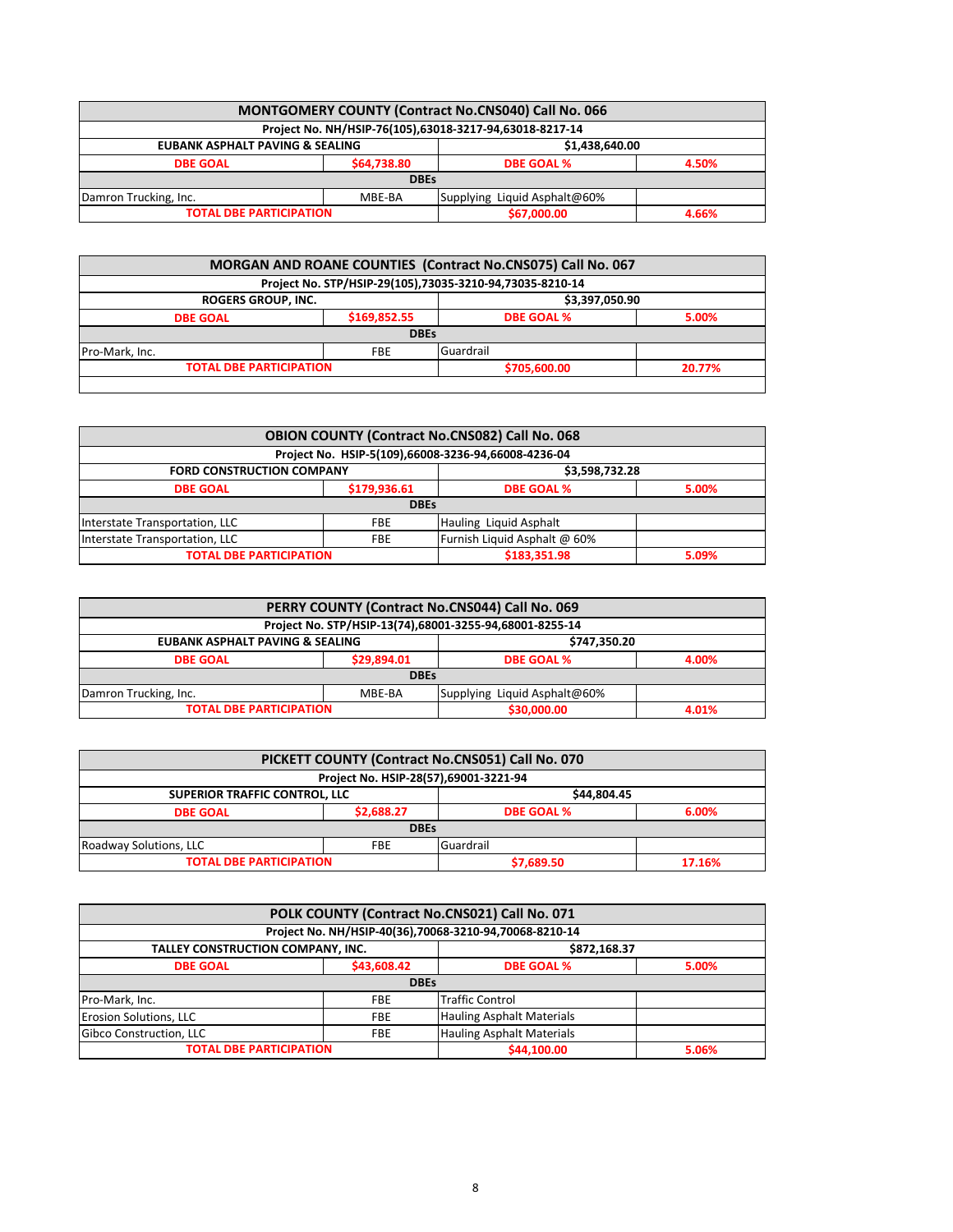|                                                              |             | PUTNAM COUNTY (Contract No.CNS022) Call No. 072         |       |
|--------------------------------------------------------------|-------------|---------------------------------------------------------|-------|
|                                                              |             | Project No. STP/HSIP-24(68),71002-3224-94,71002-8224-14 |       |
| <b>HUDSON CONSTRUCTION COMPANY</b>                           |             | \$526.497.66                                            |       |
| \$18,427.42<br><b>DBE GOAL %</b><br>3.50%<br><b>DBE GOAL</b> |             |                                                         |       |
|                                                              | <b>DBEs</b> |                                                         |       |
| Dykes Trucking, Inc.                                         | <b>FBE</b>  | Hauling Aggregate Mix                                   |       |
| First Place Finish, Inc.                                     | FBE         | Traffic Control                                         |       |
| <b>TOTAL DBE PARTICIPATION</b>                               |             | \$20,920.00                                             | 3.97% |

|                                |             | ROBERTSON COUNTY (Contract No.CNS034) Call No. 073 |       |
|--------------------------------|-------------|----------------------------------------------------|-------|
|                                |             | Project No. STP-52(86),74009-8219-14               |       |
| <b>ROGERS GROUP, INC.</b>      |             | \$1,111,040.15                                     |       |
| <b>DBE GOAL</b>                | \$33,331.20 | <b>DBE GOAL %</b><br>3.00%                         |       |
|                                | <b>DBEs</b> |                                                    |       |
| Lestar Mineral Development     | MBE-BA      | Supplying Liquid Asphalt@60%                       |       |
| <b>TOTAL DBE PARTICIPATION</b> |             | \$33,648.00                                        | 3.03% |

|                                |              | RUTHERFORD COUNTY (Contract No.CNS058) Call No. 074      |       |
|--------------------------------|--------------|----------------------------------------------------------|-------|
|                                |              | Project No. 75002-4292-04, NH/HSIP-1(384), 75002-3292-94 |       |
| HOOVER, INC.                   |              | \$5,223,820.15                                           |       |
| <b>DBE GOAL</b>                | \$313,429.21 | <b>DBE GOAL %</b>                                        | 6.00% |
|                                | <b>DBEs</b>  |                                                          |       |
| Tennatee Services, Inc.        | MBE-NA       | <b>Hauling Liquid Asphalt</b>                            |       |
| <b>TOTAL DBE PARTICIPATION</b> |              | \$313,500.00                                             | 6.00% |

|                                |              | RUTHERFORD COUNTY (Contract No.CNS050) Call No. 075      |       |
|--------------------------------|--------------|----------------------------------------------------------|-------|
|                                |              | Project No. 75100-4113-04, NH-I-24-1(120), 75100-8113-44 |       |
| JONES BROS. CONTRACTORS, LLC   |              | \$4,169,619.90                                           |       |
| <b>DBE GOAL</b>                | \$229,329.09 | <b>DBE GOAL %</b>                                        | 5.50% |
|                                | <b>DBEs</b>  |                                                          |       |
| Tennatee Services, Inc.        | MBE-NA       | <b>Hauling Liquid AC</b>                                 |       |
| Tennatee Services, Inc.        | MBE-NA       | Supply Liquid AC @60%                                    |       |
| <b>TOTAL DBE PARTICIPATION</b> |              | \$335,313.00                                             | 8.04% |

|                                    |             | SCOTT COUNTY (Contract No.CNS064) Call No. 076         |       |
|------------------------------------|-------------|--------------------------------------------------------|-------|
|                                    |             | Project No. 76129-4204-04, HSIP-29(104), 76129-3204-94 |       |
| <b>HUDSON CONSTRUCTION COMPANY</b> |             | \$647,778.79                                           |       |
| <b>DBE GOAL</b>                    | \$22,672.26 | <b>DBE GOAL %</b>                                      | 3.50% |
|                                    | <b>DBEs</b> |                                                        |       |
| <b>Gibco Construction, LLC</b>     | FBE         | <b>Hauling Asphalt Materials</b>                       |       |
| <b>TOTAL DBE PARTICIPATION</b>     |             | \$58,725.00                                            | 9.07% |

| SEVIER COUNTY (Contract No.CNS061) Call No. 077         |              |                                  |       |  |
|---------------------------------------------------------|--------------|----------------------------------|-------|--|
| Project No. NH/HSIP-35(70),78004-3236-94,78004-8236-14, |              |                                  |       |  |
| <b>CHARLES BLALOCK &amp; SONS, INC.</b>                 |              | \$2,048,669.71                   |       |  |
| <b>DBE GOAL</b>                                         | \$102,433.49 | <b>DBE GOAL %</b>                | 5.00% |  |
| <b>DBEs</b>                                             |              |                                  |       |  |
| Roadway Solutions, LLC                                  | <b>FBE</b>   | Guardrail                        |       |  |
| <b>ELC &amp; Company</b>                                | <b>FBE</b>   | <b>Hauling Asphalt Materials</b> |       |  |
| International Traffic Systems, Inc.                     | <b>FBE</b>   | Traffic Control                  |       |  |
| <b>TOTAL DBE PARTICIPATION</b>                          |              | \$102,580.00                     | 5.01% |  |